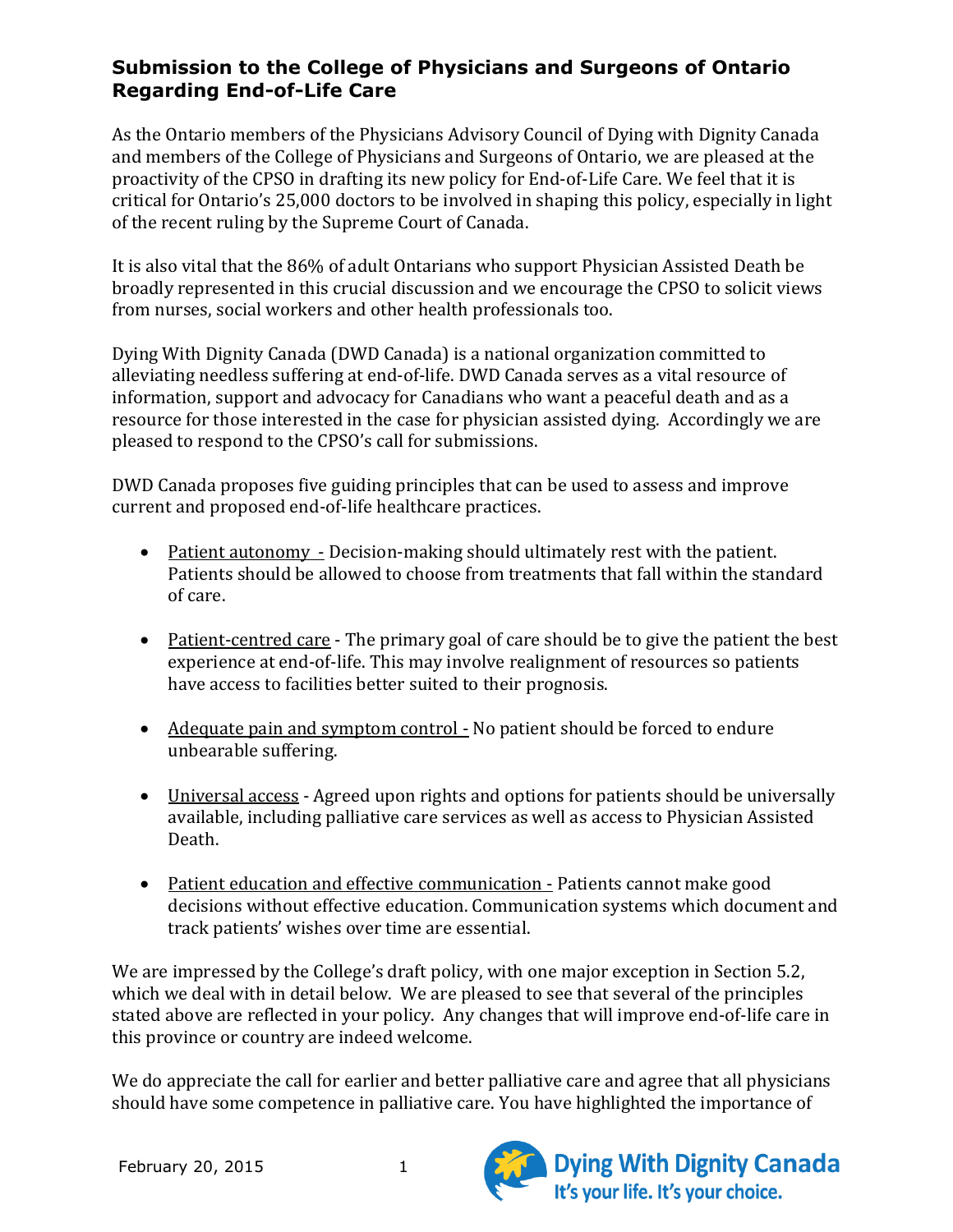good communication and the necessity of advanced directives, both areas where we are in accord. Your reference to the inability of physicians in some circumstances to prevent death is crucial to the understanding of physicians looking after sick and dying patients.

Finally we applaud the reference to "requests to hasten death." This proved to be prescient, as the Supreme Court has now ruled on this matter. Clearly the College will want to revisit the document in view of this ruling and we strongly encourage you to seek our assistance in this endeavour.

## **Overall Concerns**

### **1. Standard of care needs to be defined.**

Standard of care is referred to several times in the policy.

For example, principle 2 states:

*Demonstrating professional competence, which includes meeting the standard of care and acting in accordance with all relevant and applicable legal and professional obligations.*

*Standard of Care* must be defined, especially with respect to end-of-life care. When dealing with end-of-life care what are the standards? Are all physicians aware of them?

Many physicians have difficulty dealing with dying patients not only because of their discomfort with death (as is common in much of society) but also because of the fear of reprisal, of not doing everything possible for that patient (which they may mistakenly believe results in not following the perceived "*standard of care*"). This may contribute to prolonging the dying of many hospitalized patients. You must clearly define what is entailed by the term *standard of care* in a dying patient.

## **2.** T**he increasing role of hospitalists must be addressed.**

The role of the family physician in hospitals has changed dramatically in the last decade. Most inpatients are cared for by hospitalists who are knowledgeable in the latest guidelines but unfortunately do not know the patient intimately and so may be less likely to really question them about their wishes for end-of-life treatment. It is often simpler just to "treat" than it is to discuss withdrawing treatment (especially without some changes to Section 5.2 Life-Saving and Life -Sustaining Treatment). So it is important that hospitalists be comfortable both with palliative care and with the College's policy on end-of-life care.

## **3. The section on patient's wishes for hastened death is outdated.**

Clearly in view of the Supreme Court decision decriminalizing the prescription and administration of life-ending medication, this section will need to be re-written. In particular the College will need to ensure there is specific training for doctors who choose



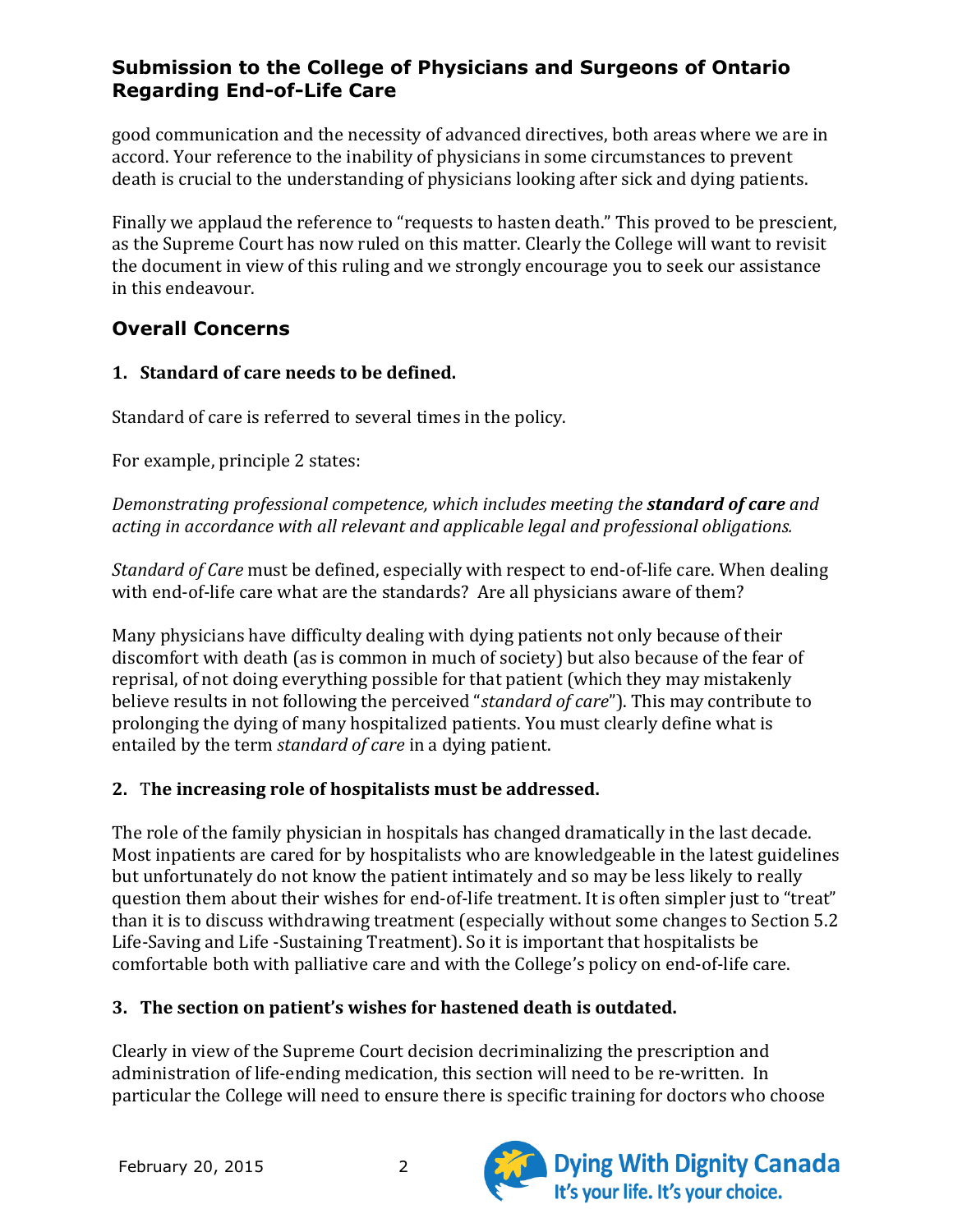to assist patients to die and that the difficult questions of access to Physician Assisted Death by Advance Care Plan are addressed.

One of the key policies that will need to be formulated is that of the right of universal access. While we agree with the right of physicians not to provide assisted death should they so decide, we feel strongly that they should have the obligation to provide referrals to appropriate physicians if requested. In addition the difficult questions surrounding hospitals, long-term care facilities and hospices that would prefer to opt out of providing assisted dying must be addressed. As a minimum, it will be imperative that facilities disclose whether access to PAD is provided on their premises.

We do not believe the rights of patients and doctors are being balanced if entire communities are left without access to Physician Assisted Death.

# **Specific Areas Needing to be Addressed**

**1. Principles** (Line 18):

#### **The CPSO's policy states:**

*The key values of professionalism articulated in the College's Practice Guide – compassion, service, altruism and trustworthiness – form the basis for the expectations set out in this policy. Physicians embody these values and uphold the reputation of the profession by:* 

*1. Acting in the best interests of their patients;* 

*2. Demonstrating professional competence, which includes meeting the standard of care and acting in accordance with all relevant and applicable legal and professional obligations;* 

*3. Communicating sensitively and effectively with patients and/or their substitute decision-makers;* 

*4. Collaborating effectively by recognizing and accepting the unique roles and contributions of other physicians, health care providers, and non-health care providers; 5. Participating in self-regulation of the medical profession by complying with the expectations set out in this policy.*

We would like to see as a first principle: "Respecting the autonomy of the patient" as referred to in the draft . followed by the five principles above.

2. **Terminology** (Lines 37-55):

The CPSO's definitions of terminology include the following:

a. *Physician assisted death: the act of intentionally ending one's own life with the assistance of a physician who provides the knowledge, means, or both.* 



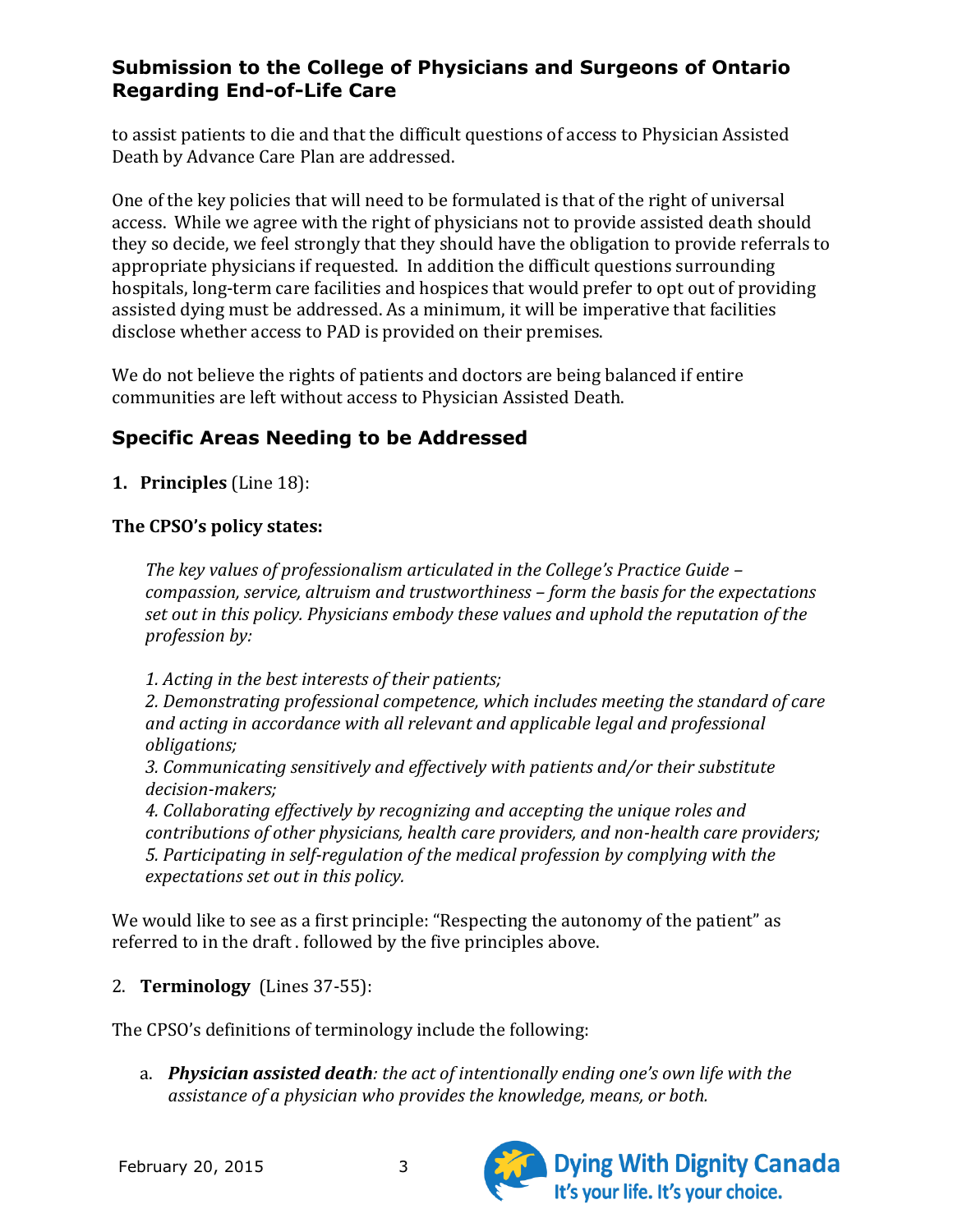*This is sometimes referred to as physician assisted suicide.*

b. *Euthanasia: a deliberate act undertaken by a person with the intention of ending the life of another person to relieve that person's suffering.*

The Supreme Court of Canada uses the term Physician Assisted Death to refer to both the prescribing and administration of medication. We believe it is critical that the CPSO (and the CMA) use similar terminology to avoid any misunderstanding in the media and among doctors and the general public.

We recommend that rather than using physician assisted death as used above (and in conflict with the Supreme Court's decision) the College refer to "*prescribing of medication at a patient's request with the specific intention of bringing about their death."*

We do not consider the death to be a "suicide" and we encourage you to delete this term. We feel that the disease is responsible for the death of the patient.

The word "euthanasia," though a term that translates literally as "good death," has come to have negative connotations for some. Accordingly, we suggest that it be replaced with "the administration of medication at a patient's request *with the specific intention of bringing about their death."*

At the very least, the Policy should refer to "Voluntary Euthanasia." Further to our previous comments, we suggest including "Standard of Care" in this section, with a clear definition.

### 3. **Consent on Behalf of an Incapable Patient** (4.3)

The CPSO's draft policy reads:

*Consent on Behalf of an Incapable Patient: A substitute decision-maker must give or refuse consent in accordance with the most recent and known wish expressed by the patient, while the patient was capable and was at least 16 years of age. If no wish is known or the wish is impossible to comply with or not applicable to the circumstances, the substitute decision-maker must make decisions in the incapable patient's best interests.*

We feel that there should be more clarity around lines 183 and 184, specifically "the patient's best interests." Does this mean less suffering? prolonging life? prolonging death?

Perhaps the intent should be to make the decision the patient would have made for themselves if fully informed and capable of making their own decision.



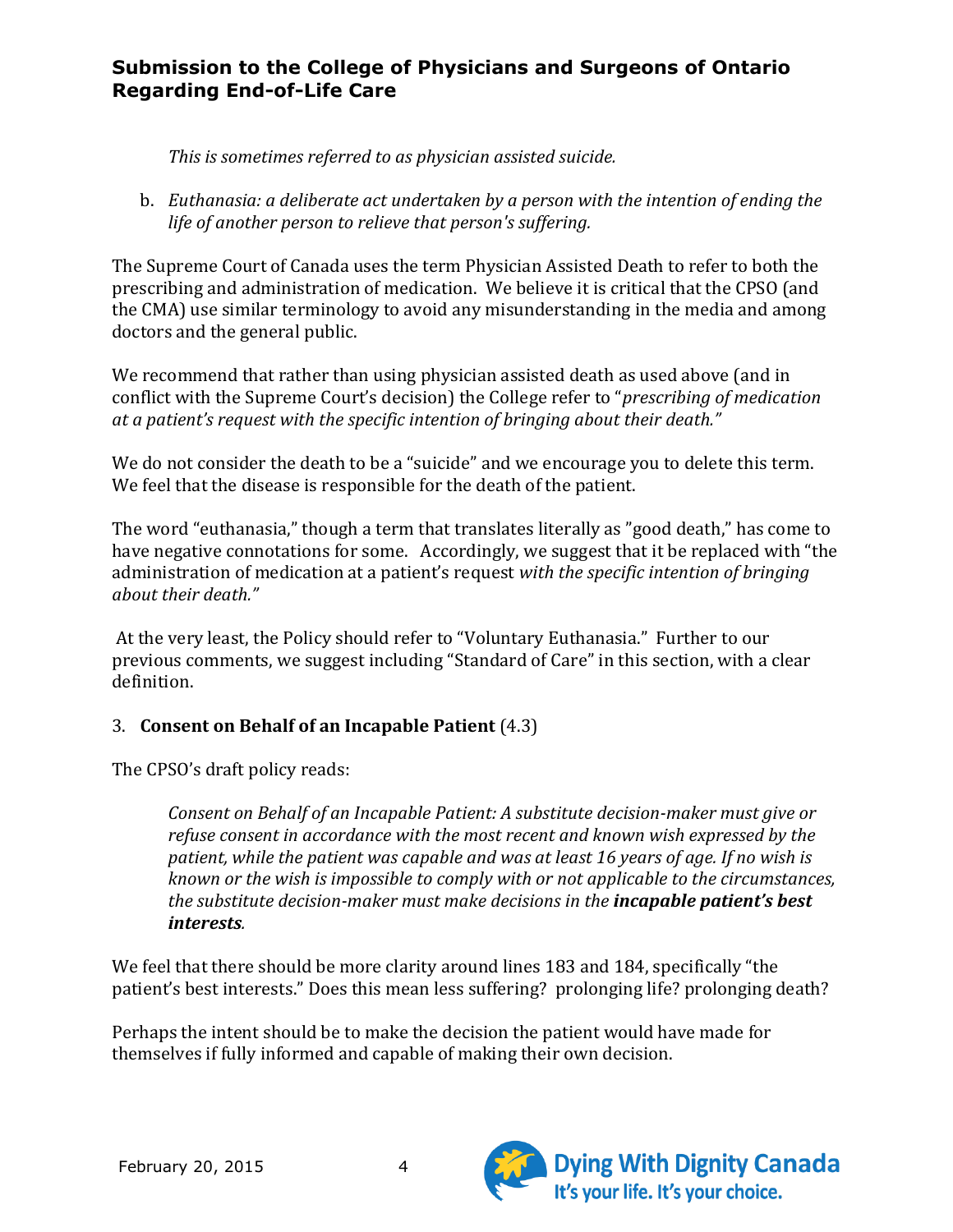#### 4. **Life-Saving and Life-Sustaining Treatment** (5.2)

We have serious concerns with this section. In the first three paragraphs of this section, the CPSO states:

*As with all treatment, physicians must obtain consent from the patient if the patient is capable or the incapable patient's substitute decision-maker to provide life-saving and life-sustaining treatment. Physicians are advised that if a patient or substitute decision-maker does not consent to life-saving or life-sustaining treatment, it is still appropriate to provide palliative care.* 

*Physicians are not obliged to propose or provide life-saving or life-sustaining treatments that are not within the standard of care. However, when a life-saving or life-sustaining treatment falls within the standard of care, physicians must identify this treatment option for the patient and/or substitute decision-maker even if it is not the physicians' preferred treatment option.*

*Physicians must involve the patient and/or substitute decision-maker in the assessment of those treatment options that fall within the standard of care and be prepared to provide a life-saving or life-sustaining treatment if the patient or substitute decision-maker chooses this option and provides consent. Physicians are advised that patients and substitute decision- makers may assess the proposed treatment options differently than the physician as they may consider, for example, whether the treatment prolongs life even if there is no clinical benefit.*

This section is without a doubt the most important section in the policy and unfortunately is the most problematic from our perspective. While we are well aware of time and resource constraints, if we are to truly see a reduction in instances of "prolonging death," we have to allow for a less tedious process for both patients and substitute decision makers, one that involves more compassion and that addresses the reality and prognosis for the patient.

"Treatment" that "prolongs life even if there is no clinical benefit" sounds a lot like "prolonging death" to us and will only serve to confound physicians caring for the dying.

The "Do Not Resuscitate" reference is very cumbersome. If a patient has expressed a DNR to any member of the health care team then this should be recorded and honoured. There should be no need to ever revisit it and to suggest that the physician him/herself has to again obtain consent for a DNR will only confuse the patient or the substitute decision maker.

It sounds as if the College is viewing resuscitation as something other than a *treatment* and thus requiring special procedures to waive it. This seems to us inconsistent with the College's view that only treatments need be proposed which fall within the *standard of care*.



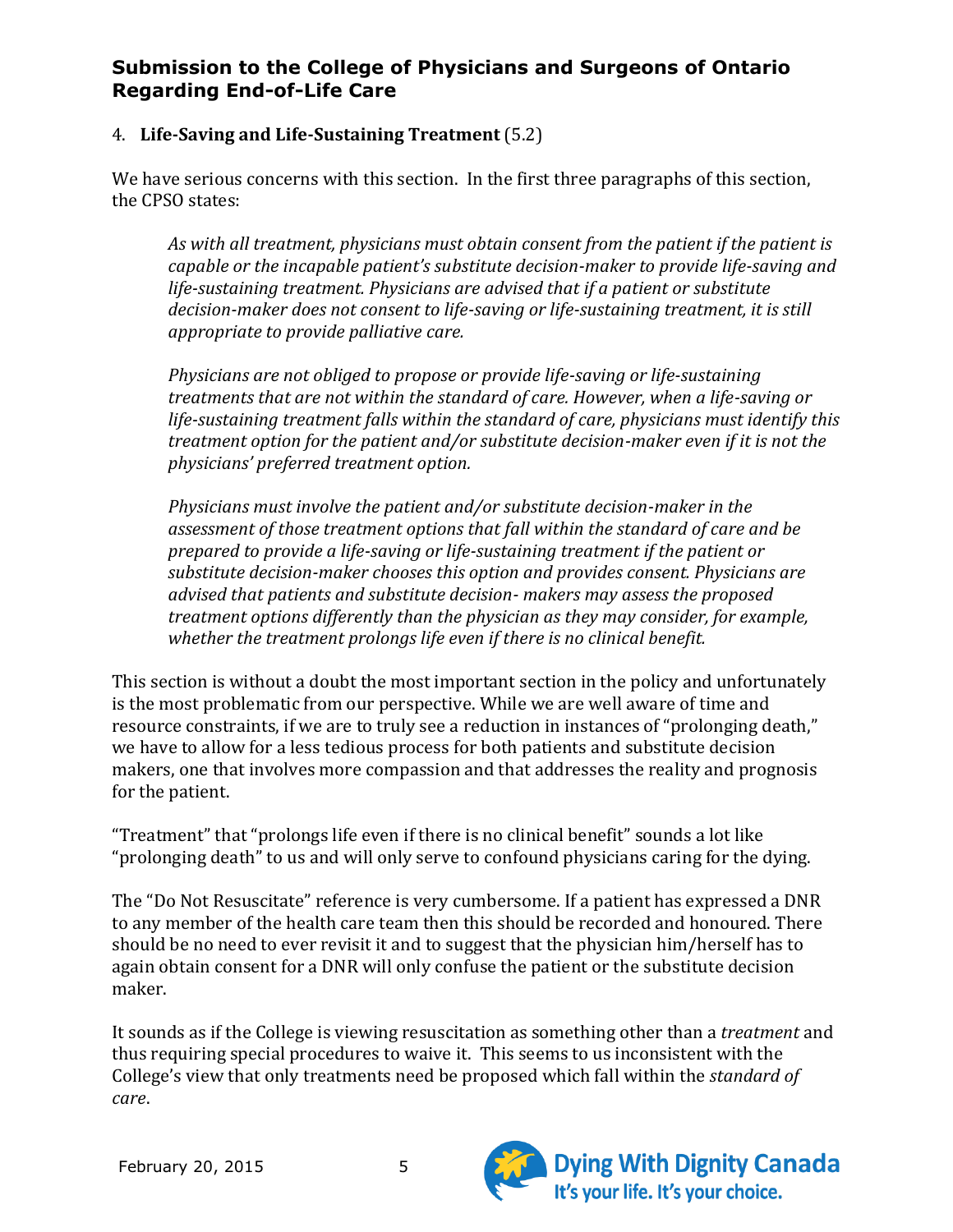**OUR STRONG RECOMMENDATION** regarding this section is that the College further consults the profession, particularly those physicians working in Intensive Care Units where these issues arise daily.

#### 5. **Conflict Resolution** (8.1 )

The CPSO's current piece on communication includes the following:

*In order to minimize and/or resolve conflicts that arise, physicians must:* 

*Communicate clearly, patiently, and in a timely manner information regarding:* 

- *The patient's diagnosis and/or prognosis;*
- *Treatment options and assessments of those options;*
- *Availability of supportive services (e.g. social work, spiritual care, etc.); and*
- *Availability of palliative care resources.*

We suggest that you add to the communication piece Line 347: "Availability of physician assisted death."

Once more we thank you for the opportunity to comment on the CPSO's draft policy. We appreciate the work involved in such an endeavour and applaud the intent of the document. It is a very sincere effort to improve end-of-life care in Ontario. For this we are grateful.

Clearly there is a lot more work to be done not only in view of the Supreme Court ruling but also in view of our major concerns with Section 5.2.

There is no rush to publish the policy. In our view it is likely the most important document from the College in decades and it is worth taking the time to make sure that it will be a model for others. We strongly encourage you to accept our support in reviewing subsequent drafts.